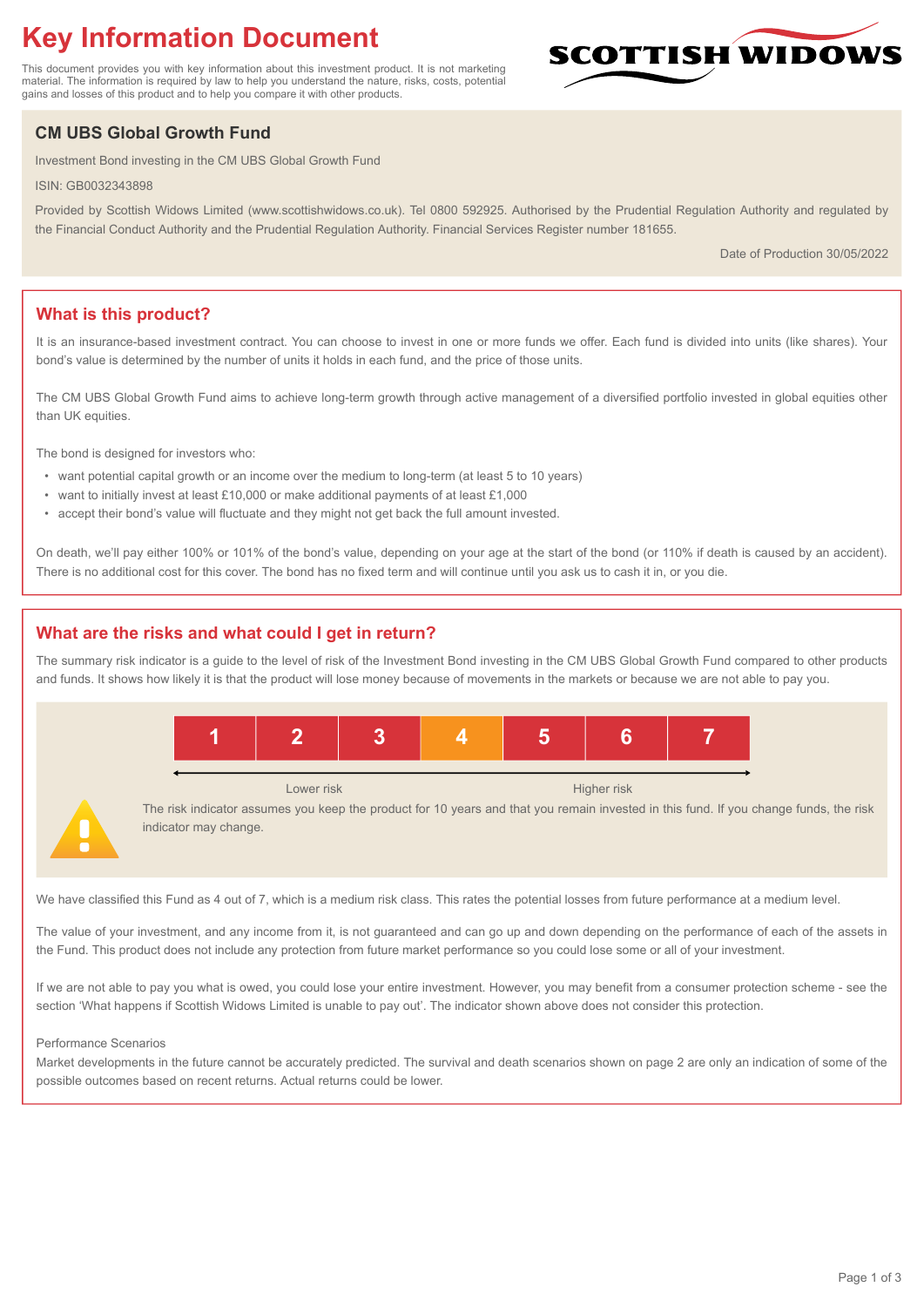

#### **What are the risks and what could I get in return? (continued)**

This table shows the money you could get back over the next 10 years, under different scenarios, assuming that you invest £10,000. The figures below assume no withdrawals are taken and do not allow for any Large Fund Bonus which may apply. The scenarios shown illustrate how your investment could perform. You can compare them with the scenarios of other products. The scenarios presented are an estimate of future performance based on evidence from the past on how the value of this investment varies, and are not an exact indicator. What you get will vary depending on how the market performs and how long you keep the investment. The stress scenario shows what you might get back in extreme market circumstances, and it does not take into account the situation where we are not able to pay you. The death scenario assumes investments perform in line with the moderate scenario.

The figures shown include all the costs of the product itself, but may not include all the costs that you pay to your adviser. The figures do not take into account your personal tax situation, which may also affect how much you get back. Before deciding to invest, you should read the Additional Information Document for more information on the risks and what you might get back. See page 2 for information on how the performance scenarios are calculated.

| <b>Investment £10,000</b> |                                                    |           |                                             |           |  |  |
|---------------------------|----------------------------------------------------|-----------|---------------------------------------------|-----------|--|--|
|                           |                                                    | 5 years   | 10 years<br>(Recommended<br>holding period) |           |  |  |
| <b>Survival Scenarios</b> |                                                    |           |                                             |           |  |  |
| <b>Stress scenario</b>    | £2,799<br>What you might get back after costs      |           | £3,979                                      | £2,541    |  |  |
|                           | $-72.01%$<br>Average return each year              |           | $-16.83%$                                   | $-12.80%$ |  |  |
| Unfavourable scenario     | What you might get back after costs<br>£8,449      |           | £7,958                                      | £8,436    |  |  |
|                           | Average return each year                           | $-15.51%$ | $-4.47%$                                    | $-1.69%$  |  |  |
| Moderate scenario         | What you might get back after costs                | £10,480   | £12,877                                     | £16,659   |  |  |
|                           | Average return each year                           | 4.80%     | 5.19%                                       | 5.24%     |  |  |
| Favourable scenario       | What you might get back after costs                | £12,982   | £20,809                                     | £32,853   |  |  |
| Average return each year  |                                                    | 29.82%    | 15.78%                                      | 12.63%    |  |  |
| <b>Death scenarios</b>    |                                                    |           |                                             |           |  |  |
| Insured event             | What your beneficiaries might get back after costs | £10,585   | £13,006                                     | £16,826   |  |  |

#### **What happens if Scottish Widows is unable to pay out?**

Your Plan is fully covered by the Financial Services Compensation Scheme. More information about compensation arrangements is available from the Financial Services Compensation Scheme, who can be contacted on 0800 678 1100 or 0207 741 4100 or via their website at www.fscs.org.uk

# **What are the costs?**

The Reduction in Yield (RIY) shows what impact the total costs you pay will have on the investment return you might get. The total costs take into account one-off, ongoing and incidental costs. The amounts shown here are the cumulative costs of the product itself, for three different holding periods. The monetary figures shown assume you invest £10,000 and investments perform in line with the moderate scenario. The figures are estimates and may change in the future. The person selling you or advising you about this product may charge you other costs. If so, this person will provide you with information about these costs, and show you the impact that all costs will have on your investment over time.

| Investment £10,000              |                             |                              |                            |  |  |  |
|---------------------------------|-----------------------------|------------------------------|----------------------------|--|--|--|
| <b>Scenarios</b>                | If you cash in after 1 year | If you cash in after 5 years | If you cash in at 10 years |  |  |  |
| Total costs                     | £208                        | £899                         | £1,918                     |  |  |  |
| Impact on return (RIY) per year | 2.03%                       | 1.61%                        | 1.56%                      |  |  |  |